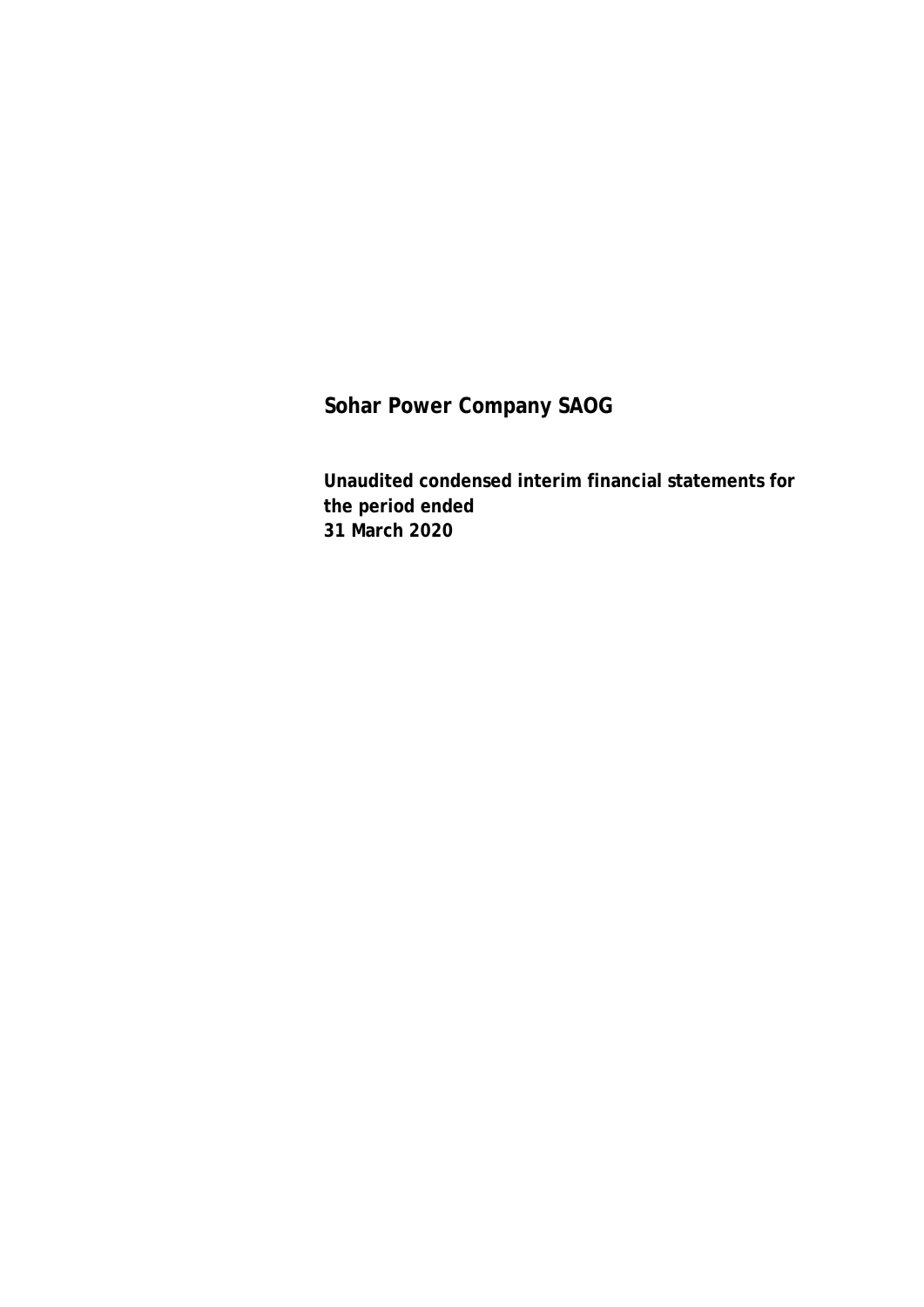**Unaudited condensed interim financial statements for the period ended 31 March 2020**

| Contents                                     | Page           |
|----------------------------------------------|----------------|
| Directors' report                            | $2 - 3$        |
| Statement of financial position              | 4              |
| Statement of profit or loss                  | 5              |
| Statement of other comprehensive income      | 6              |
| Statement of changes in shareholders' equity | $\overline{7}$ |
| Statement of cash flows                      | 8              |
| Notes to the financial statements            | -16<br>$9 -$   |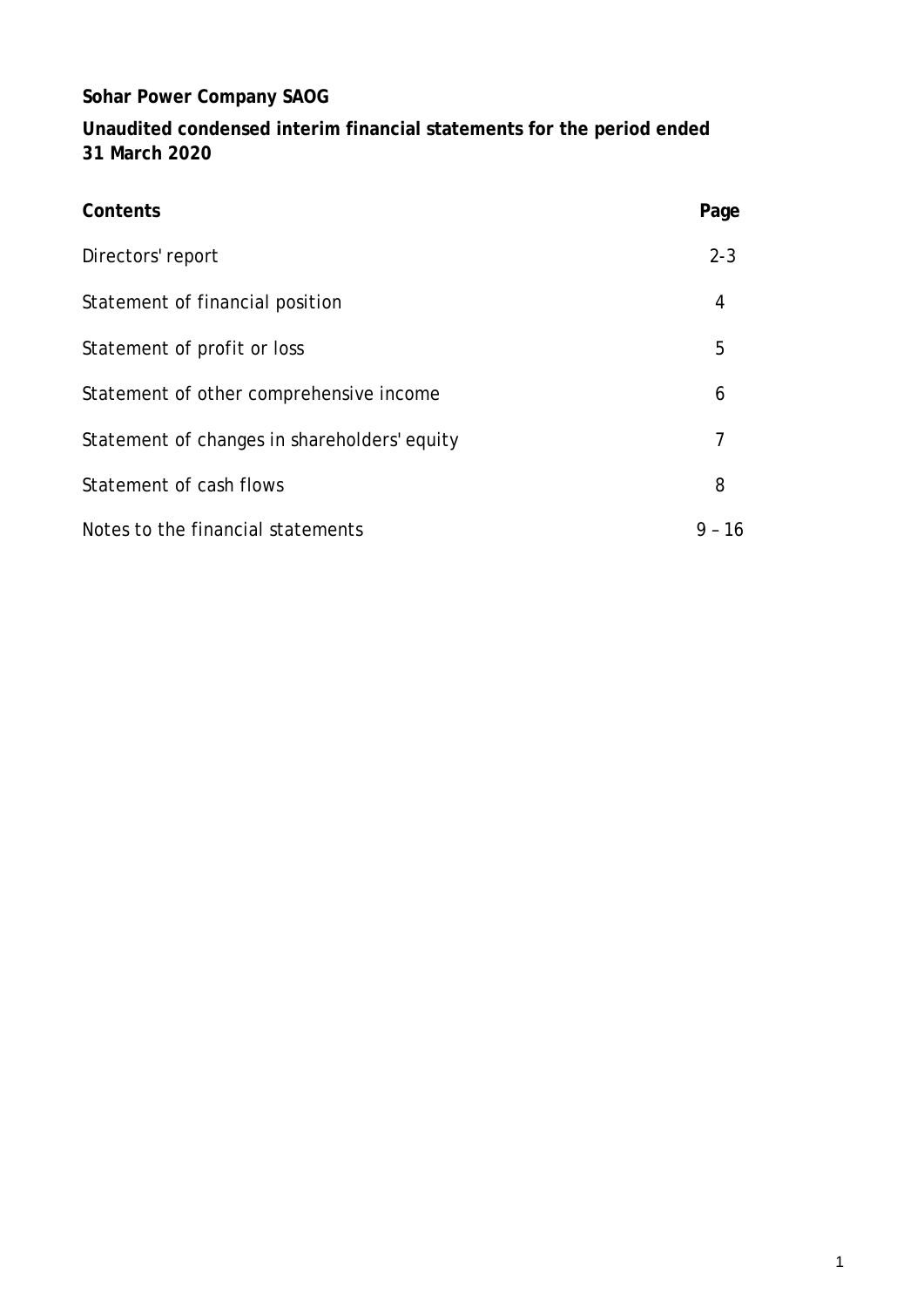### **BOARD OF DIRECTORS' REPORT March 2020**

The Board of Directors of Sohar Power Company is pleased to submit their report together with the financial statements of the Company for the 3 month period ended March 31 2020.

### **Annual Ordinary General Meeting ("AGM") and Extraordinary General Meeting ("EGM"):**

Pursuant to the Capital Market Authority circular no KH/3/2020 dated March 18 2020 with regard to suspending all Annual General Meetings of SAOG companies until further notice, the Company AGM has been postponed accordingly. The CMA decision was based on the decision issued by the Supreme Committee dealing with the Coronavirus (COVID-19) to ban all mass gatherings, events, and conferences in the Sultanate with effect from March 18 2020.

The EGM that was planned to approve the Company's revised Articles of Association (the "AoA") to that required by the new Commercial Company Law has been postponed as well.

### **Health & Safety**

There has been no Loss Time Incident during the first 3 months of 2020 and the Health and Safety performance has been excellent. On March 31 2020, Sohar Power has accumulated 2,619 days without loss time accident.

The Company has closely monitored the situation caused by COVID-19 pandemic and the directions and decision issued by Supreme Committee dealing with the Coronavirus (COVID-19). In line with its role as an "essential service", the Company and the plant Operator have activated the Business Continuity Plan and implemented different measures to ensure the safety of the staff and the continuity of the business during the exceptional situation.

#### **Operations and Maintenance**

The plant achieved an excellent reliability level of 99.89% and 100% for power and water respectively during the first quarter of the year.

The Company exported a net power of 85 GWh and delivered 0.53 million m3 of potable water to its customer. The load factor of the power plant represented 6.64% of its maximum capability and 3.91% of the water plant maximum capability. The production level is much lower than the production of 61.2% and 71.4% for the power and water plants, respectively, in the same period of the previous year. This is due to the water demand being fulfilled mainly by the new desalination plant commissioned around August 2019. The water plant was kept under preservation and available for startup as and when required to meet the water demand.

The Authorities approved the total plant shut down to undertake the annual maintenance on January 11 2020 for 15 days.

All Gas turbines underwent regular annual inspection during the last winter outage.

The Company undertook its performance test on fuel gas for the Contract Year starting on April 1 2020, successfully demonstrating the availability of the Guaranteed Power and Water Capacity to its customer. The performance test on fuel oil waived by OPWP as a precautionary measure in view of COVID-19 pandemic.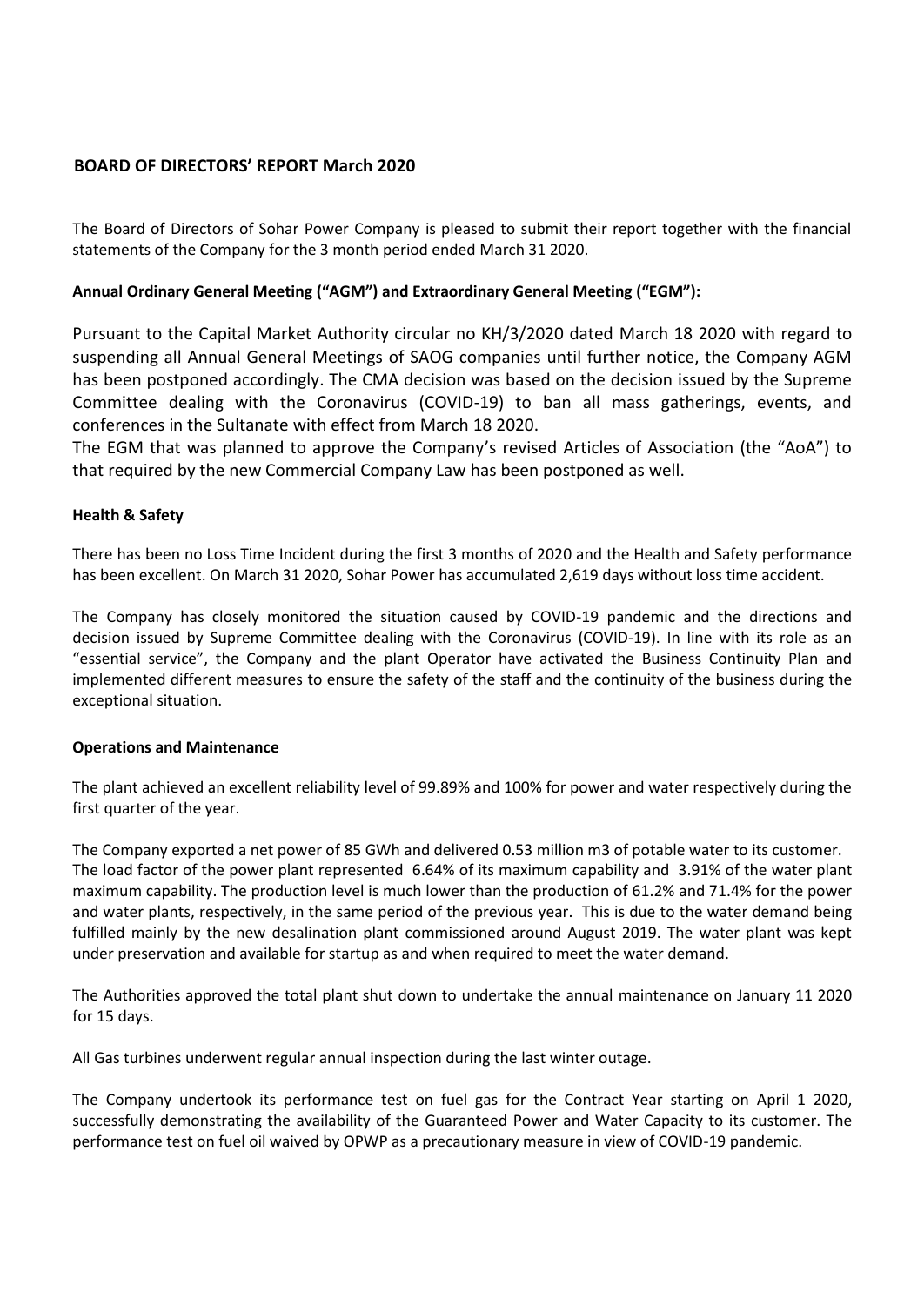#### **Financial Results**

Revenues at the end of March 2020 amount to RO 7.2 million as against RO 15.3 million at the end of March 2019, reduced mainly due to lower load factor.

The Direct costs for the first 3 months have decreased from RO 14.0 million in 2019 to RO 2.7 million in 2020. The decrease in direct cost is mainly due to lower gas fuel cost due to lower consumption.

The Company recorded a net profit of RO 0.1 million during the period, compared to a net loss of RO 0.4 million in 2019.

Long term loans were repaid and swaps were settled on their due dates. An additional amount of RO 1.0 million was repaid to the lenders under the cash sweep mechanism in place since 2015. The hedging deficit on Company's swap agreements, at the close of business at March 31 2020 was RO 5.2 million, in comparison with valuations as of December 31 2019 of RO 4.2 million. As per IFRS, hedging deficit is calculated on each balance sheet date and it represents the loss, which the Company may incur, if it opts to terminate the swap agreements on this date. However under the terms of loan agreements, the Company is not permitted to terminate its swap agreements and, as such, the loss is considered to be notional.

The term loan facilities agreement contains mandatory cash sweep prepayment provisions effective since September 30 2015, consisting in accelerating the repayment of the long term loan during the duration of the contract with our customer. As a consequence, no further amount will be available for distribution as dividend to shareholders until the full repayment of the loans, unless the debt can be restructured.

There are no legal proceedings against the company as of 31 March 2020.

We expect the Company to operate safely, reliably, and deliver a continuous supply of power and water to its customer during the summer period started on April 1 2020.

Following the qualification and issue of RfP in October 2019, for the 2022 Power Procurement process launched by OPWP, SPC has been following the timeline in terms of submission of various documents as called for in the RfP. The process is expected to conclude by June / July 2020.

**Wim Alen** Chairman of the Board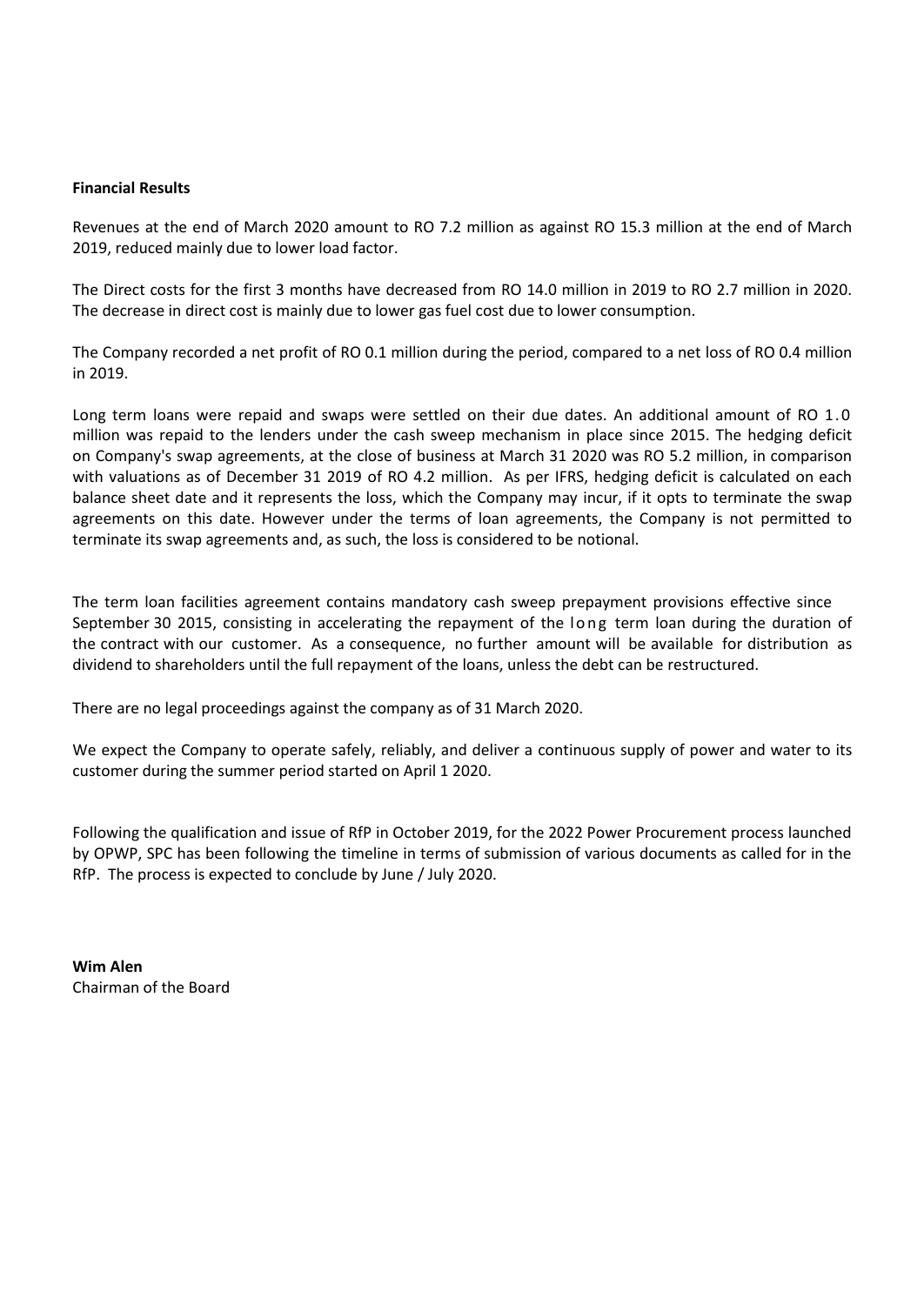### **Sohar Power Company SAOG Unaudited condensed statement of financial position as at 31 March 2020**

|                                        | <b>Notes</b> | 31 March<br>2020 | 31 December<br>2019 | 31 March<br>2020 | 31 December<br>2019 |
|----------------------------------------|--------------|------------------|---------------------|------------------|---------------------|
|                                        |              | RO'000           | RO'000              | USD'000          | USD'000             |
| <b>ASSETS</b>                          |              |                  |                     |                  |                     |
| Non-current assets                     |              |                  |                     |                  |                     |
| Property, plant and equipment          | 3            | 90,790           | 93,630              | 235,819          | 243,196             |
| Right-of-use assets                    | 3            | 339              | 376                 | 881              | 976                 |
| Total non-current assets               |              | 91,129           | 94,006              | 236,700          | 244,172             |
| <b>Current assets</b>                  |              |                  |                     |                  |                     |
| Inventories                            |              | 705              | 705                 | 1,831            | 1,831               |
| Trade and other receivables            | 4            | 15,500           | 14,650              | 40,259           | 38,052              |
| <b>Bank balances</b>                   | 5            | 1,942            | 4,998               | 5,044            | 12,982              |
| <b>Total current assets</b>            |              | 18,147           | 20,353              | 47,134           | 52,865              |
| <b>Total assets</b>                    |              | 109,276          | 114,359             | 283,834          | 297,037             |
| <b>EQUITY AND LIABILITIES</b>          |              |                  |                     |                  |                     |
| Capital and reserves                   |              |                  |                     |                  |                     |
| Share capital                          | 6            | 22,101           | 22,101              | 57,405           | 57,405              |
| Legal reserve                          | 7            | 4,160            | 4,148               | 10,805           | 10,774              |
| <b>Accumulated Lossess</b>             |              | (9,072)          | (9, 177)            | (23, 564)        | (23, 836)           |
| Shareholders' equity                   |              | 17,189           | 17,072              | 44,646           | 44,343              |
| Hedging deficit - net of tax           | 8            | (3, 808)         | (3, 140)            | (9, 891)         | (8, 156)            |
| Total capital and reserves             |              | 13,381           | 13,932              | 34,755           | 36,187              |
| Non-current liabilities                |              |                  |                     |                  |                     |
| Hedging deficit                        | 8            | 5,162            | 4,152               | 13,408           | 10,784              |
| Non-current portion of long-term loans | 9            | 53,497           | 57,777              | 138,953          | 150,070             |
| Provision for decommissioning costs    | 10           | 1,701            | 1,676               | 4,418            | 4,353               |
| Non-current Portion of defered revenue |              | 1,499            | 1,881               | 3,894            | 4,886               |
| Non-current Portion of Lease Liability | 3            | 243              | 236                 | 631              | 613                 |
| Deferred tax liability                 | 11           | 9,007            | 9,261               | 23,395           | 24,055              |
| <b>Total non-current liabilities</b>   |              | 71,109           | 74,983              | 184,699          | 194,761             |
| <b>Current liabilities</b>             |              |                  |                     |                  |                     |
| Current portion of long term loans     | 9            | 8,981            | 8,649               | 23,327           | 22,465              |
| Current Portion of Lease Liability     | 3            | 150              | 150                 | 390              | 390                 |
| Current Portion of defered revenue     |              | 1,531            | 1,533               | 3,975            | 3,982               |
| Trade and other payables               | 12           | 13,670           | 13,795              | 35,508           | 35,831              |
| Amount due to a related party          | 13           | 176              | 235                 | 457              | 610                 |
| Provision for taxation                 | 11           | 278              | 1,082               | 723              | 2,811               |
| <b>Total current liabilities</b>       |              | 24,786           | 25,444              | 64,380           | 66,089              |
| Total equity and liabilities           |              | 109,276          | 114,359             | 283,834          | 297,037             |
| Net assets per share                   | 19           | 0.078            | 0.077               | 0.202            | 0.201               |

These financial statements, as set out on pages 4 to 15, were approved and authorised for issue by the Board of Directors on 23rd April 2020 and signed on their behalf by:

\_\_\_\_\_\_\_\_\_\_\_\_\_\_\_\_\_\_\_\_ \_\_\_\_\_\_\_\_\_\_\_\_\_\_\_\_\_\_\_\_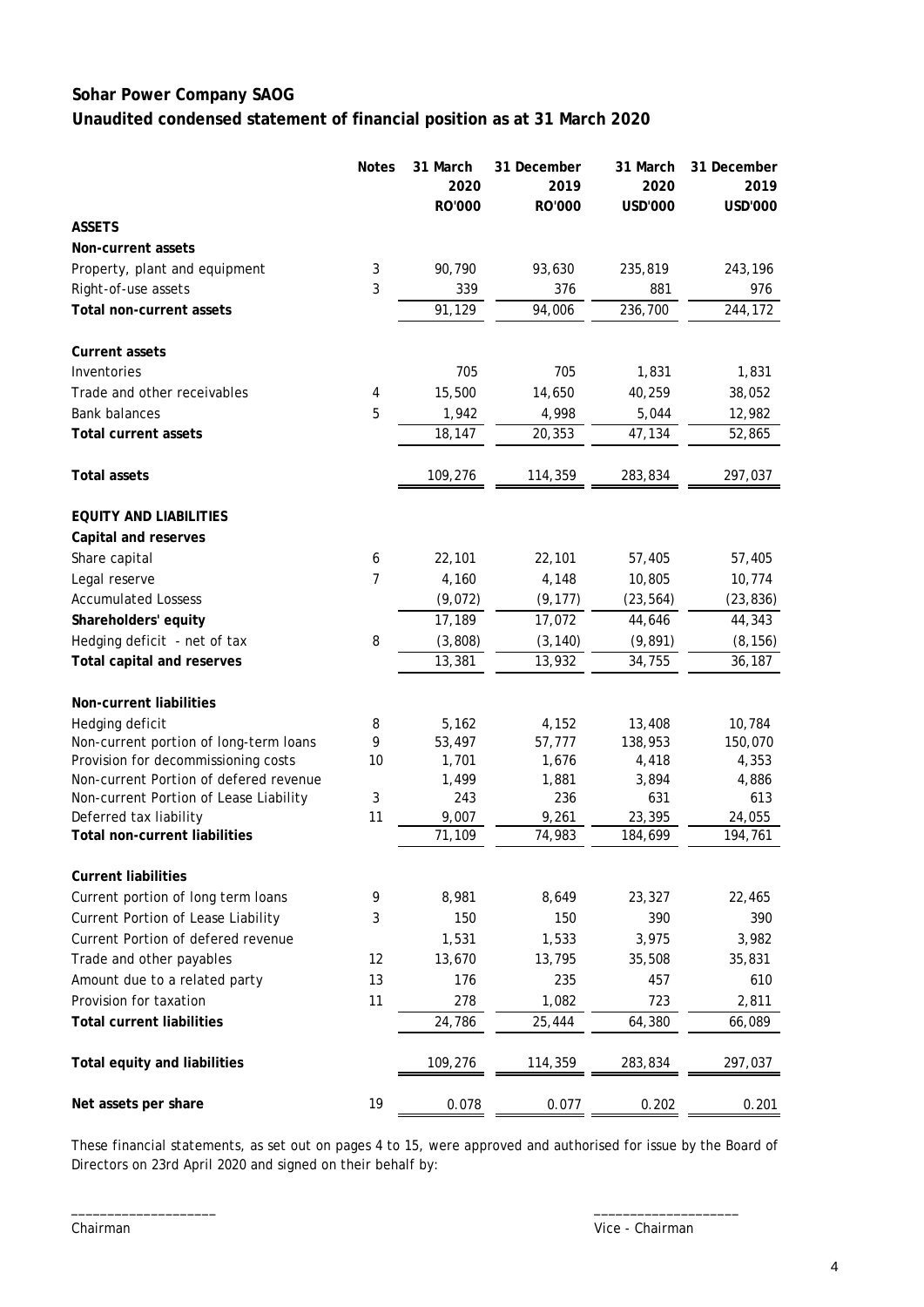**Unaudited condensed statement of profit or loss for the period ended 31 March 2020**

|                                            |              | 31 March<br>2020 | 31 March<br>2019 | 31 March<br>2020 | 31 March<br>2019 |
|--------------------------------------------|--------------|------------------|------------------|------------------|------------------|
|                                            | <b>Notes</b> | RO'000           | RO'000           | <b>USD'000</b>   | <b>USD'000</b>   |
| Revenue                                    | 14           | 7,243            | 15,327           | 18,813           | 39,810           |
| Cost of revenue                            | 15           | (5, 552)         | (14, 058)        | (14, 421)        | (36, 512)        |
| Gross profit                               |              | 1,691            | 1,269            | 4,392            | 3,298            |
| Other income                               | 16           | 56               | 56               | 145              | 145              |
|                                            |              | 1,747            | 1,325            | 4,537            | 3,443            |
| <b>Expenses</b>                            |              |                  |                  |                  |                  |
| General and administrative expenses        | 17           | (189)            | (308)            | (490)            | (803)            |
| Finance costs                              | 18           | (1, 436)         | (1, 272)         | (3, 730)         | (3, 301)         |
|                                            |              | (1,625)          | (1, 580)         | (4, 220)         | (4, 104)         |
| Profit/(loss) before tax for the period    |              | 122              | (255)            | 317              | (661)            |
| Income tax expense                         | 11           | (5)              | (98)             | (12)             | (255)            |
| Net profit/(loss) after tax for the period |              | 117              | (353)            | 305              | (916)            |
|                                            |              |                  |                  |                  |                  |
| Basic and diluted earnings per share       | 20           | 0.001            | (0.002)          | 0.001            | (0.004)          |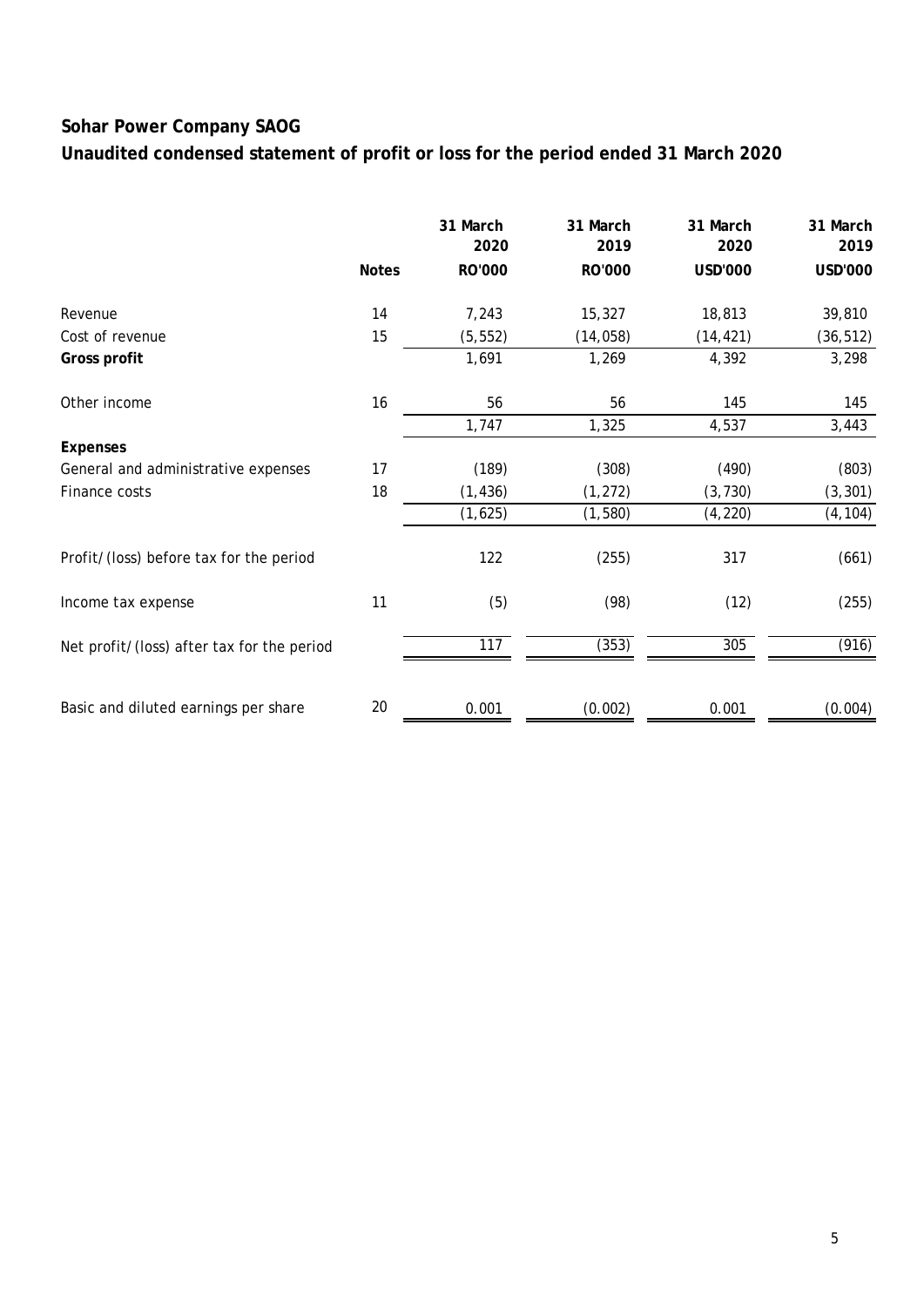# **Unaudited condensed statement of profit or loss for the period ended 31 March 2020**

|                                                     |              | 31 March<br>2020 | 31 March<br>2019 | 31 March<br>2020 | 31 March<br>2019 |
|-----------------------------------------------------|--------------|------------------|------------------|------------------|------------------|
|                                                     | <b>Notes</b> | RO'000           | RO'000           | USD'000          | USD'000          |
| Net profit/(loss) after tax for the period          |              | 117              | (353)            | 305              | (916)            |
| Other comprehensive income:                         |              |                  |                  |                  |                  |
| Items that may be reclassified into profit and loss |              |                  |                  |                  |                  |
| Fair value gains on interest rate swaps             |              | (321)            | (88)             | (836)            | 1,911            |
| Related taxation                                    | 11           | 140              | (76)             | 364              | (230)            |
| Total other comprehensive income for the period     |              | (181)            | (164)            | (472)            | 1,681            |
| Total comprehensive income for the period           |              | (64)             | (517)            | (167)            | 765              |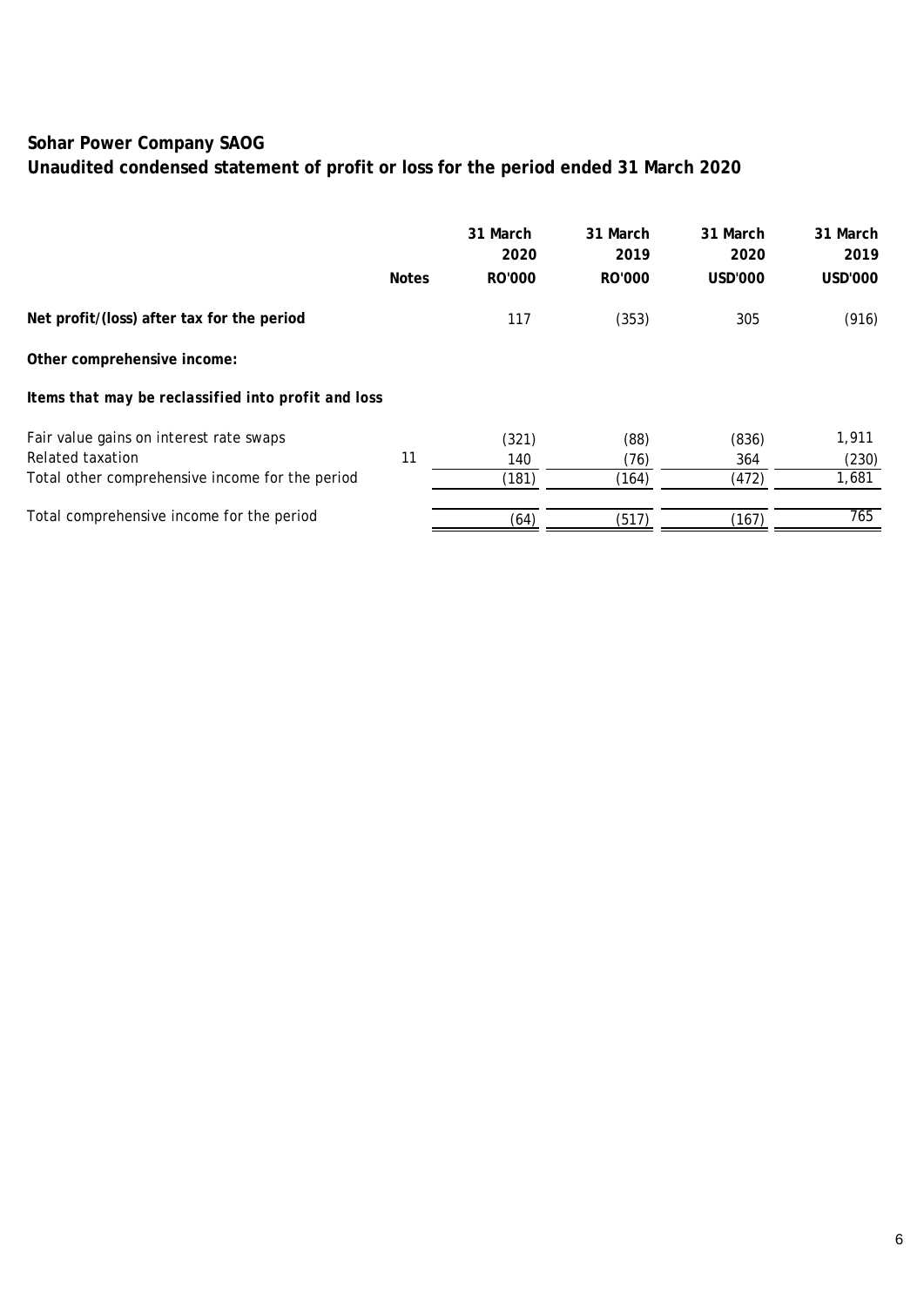**Unaudited condensed statement of changes in shareholders' equity for the period ended 31 March 2020**

|                                         | <b>Notes</b> | Share<br>capital<br>RO'000 | Legal<br>reserve<br>RO'000 | Accumulated<br>Lossess<br>RO'000 | Hedging<br>deficit<br>RO'000 | <b>Total</b><br>RO'000 | Total<br><b>USD'000</b> |
|-----------------------------------------|--------------|----------------------------|----------------------------|----------------------------------|------------------------------|------------------------|-------------------------|
| Balance beginning of the year           |              | 22,101                     | 4,148                      | (9, 177)                         | (3, 140)                     | 13,932                 | 36,192                  |
| Net profit after tax for the period     |              |                            |                            | 117                              |                              | 117                    | 304                     |
| Other comprehensive loss for the period |              |                            | $\overline{a}$             |                                  | (181)                        | (181)                  | (472)                   |
| Transferred to legal reserve            | 7            |                            | 12                         | (12)                             |                              |                        |                         |
| Ineffective portion of cash flow hedge  |              |                            |                            |                                  | (487)                        | (487)                  | (1, 269)                |
| At 31 March 2020                        |              | 22,101                     | 4,160                      | (9,072)                          | (3,808)                      | 13,381                 | 34,755                  |
| Balance at 1 January 2019 (as restated) |              | 22,101                     | 4,032                      | (10, 216)                        | (3, 514)                     | 12,403                 | 32,222                  |
| Net profit for the year                 |              |                            |                            | 1,155                            |                              | 1,155                  | 2,999                   |
| Other comprehensive income for the year |              |                            |                            |                                  | 180                          | 180                    | 467                     |
| Transferred to legal reserve            | 7            |                            | 116                        | (116)                            |                              |                        |                         |
| Ineffective portion of cash flow hedge  |              |                            |                            |                                  | 194                          | 194                    | 504                     |
| At 31 December 2019                     |              | 22,101                     | 4,148                      | (9, 177)                         | (3, 140)                     | 13,932                 | 36,192                  |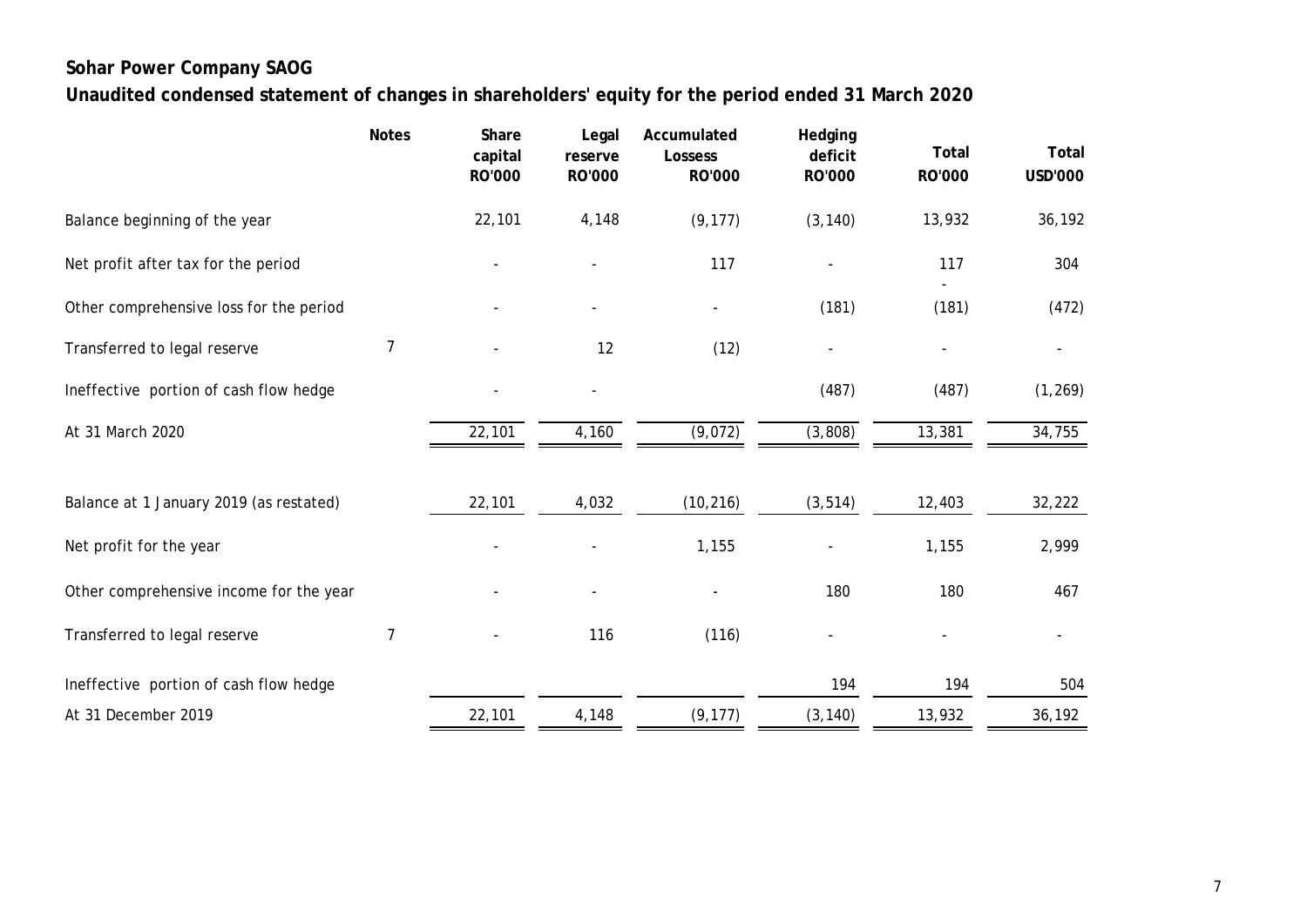# **Unaudited condensed statement of cash flows for the period ended 31 March 2020**

|                                                    | <b>Notes</b> |               |           |                |           |
|----------------------------------------------------|--------------|---------------|-----------|----------------|-----------|
|                                                    |              | 31 March      | 31 March  | 31 March       | 31 March  |
|                                                    |              | 2020          | 2019      | 2020           | 2019      |
|                                                    |              | <b>RO'000</b> | RO'000    | <b>USD'000</b> | USD'000   |
| Operating activities                               |              |               |           |                |           |
| Cash receipts from customers                       |              | 6,009         | 15,355    | 15,608         | 39,883    |
| Cash paid to suppliers and employees               |              | (1,615)       | (11, 186) | (4, 195)       | (29, 055) |
| Cash generated from operations                     |              | 4,394         | 4,169     | 11,413         | 10,828    |
| Interest paid                                      |              | (2, 385)      | (2, 404)  | (6, 195)       | (6, 244)  |
| Taxation                                           |              | (1,063)       | (1, 118)  | (2, 761)       | (2,904)   |
| Net cash provided by operating activities          |              | 946           | 647       | 2,457          | 1,680     |
| Investing activities                               |              |               |           |                |           |
| Purchase of property, plant and equipment          | $\sqrt{3}$   | (2)           |           | (5)            |           |
| Net cash used in investing activities              |              | (2)           |           | (5)            |           |
| <b>Financing activities</b>                        |              |               |           |                |           |
| Net movement in long-term loans                    |              | (4,000)       | (4, 430)  | (10, 390)      | (11, 506) |
| Net cash used in financing activities              |              | (4,000)       | (4, 430)  | (10, 390)      | (11, 506) |
| Net increase/decrease in cash and cash equivalents |              | (3,056)       | (3, 783)  | (7, 938)       | (9,826)   |
| Cash and cash equivalents, beginning of the period |              | 4,998         | 7,911     | 12,982         | 20,548    |
| Cash and cash equivalents, end of the period       | 5            | 1,942         | 4,128     | 5,044          | 10,722    |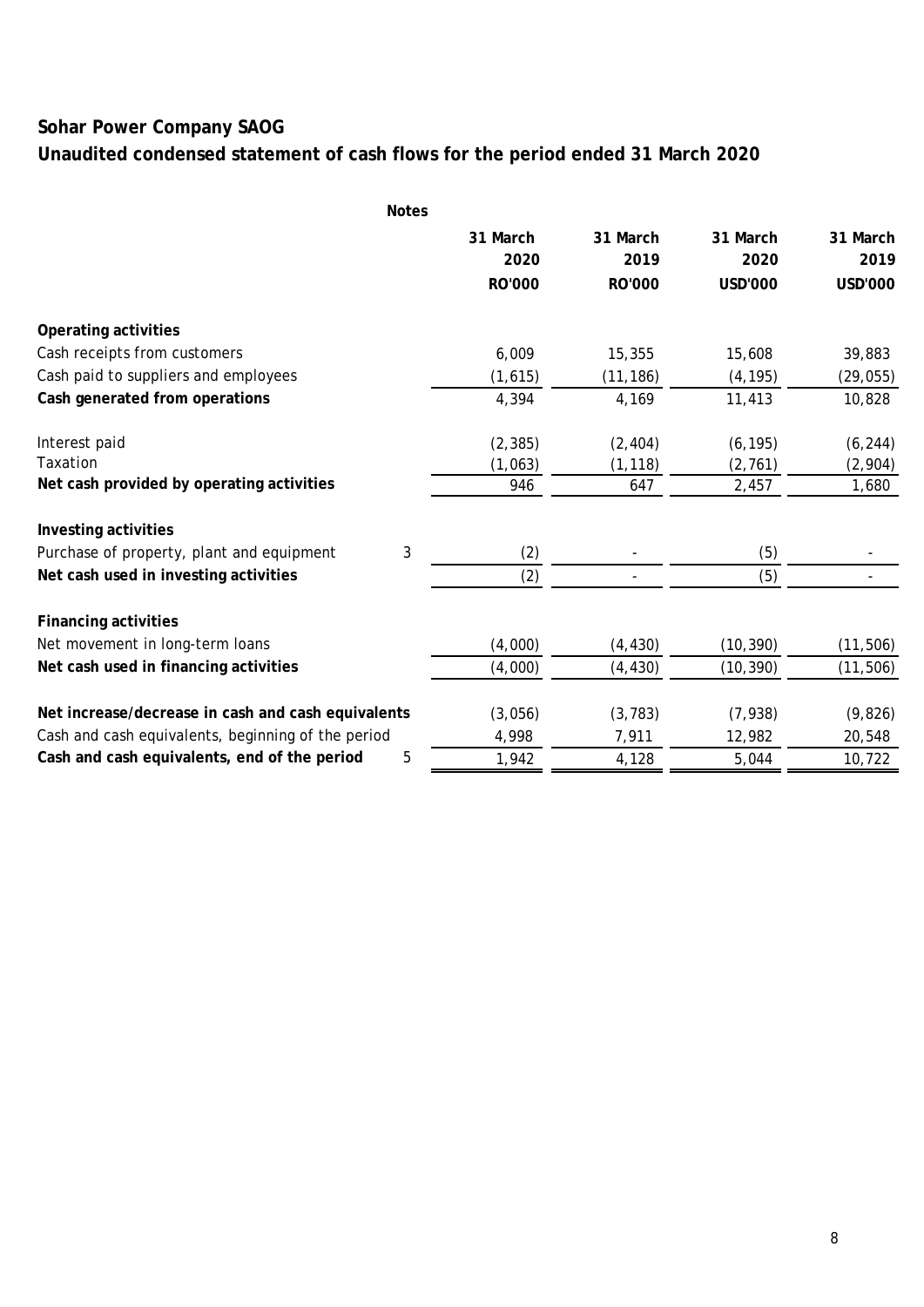### **1 Legal status and activities**

Sohar Power Company SAOG ("the Company") was initially registered as a closed joint stock company in the Sultanate of Oman on 17 July 2004. The Company was incorporated on 22 June 2004. The Company has been established to build and operate a 585 megawatt (MW) electricity generating station and 33 Million Imperial Gallon per day of water desalination plant at Sohar. The commercial operation date ("COD") has been determined to be 28 May 2007. The shareholders in the Extra-ordinary General Meeting held on 23 March 2008 resolved to convert the company from a closed joint stock company into a public joint stock company.

The Company's principal place of business is located at Sohar, Sultanate of Oman.

### **2 Basis of preparation and significant accounting polices**

### Basis of preparation

### *a) Statement of compliance*

These condensed interim financial statements have been prepared in accordance with IAS 34 Interim Financial Reporting, applicable requirements of the Oman Commercial Companies Law of 2019 ("CCL") and disclosure requirements of the Capital Market Authority of the Sultanate of Oman ("CMA"). Selected explanatory notes are included to explain events and transactions that are significant to an understanding of the changes in financial position and performance of the Company since the last annual financial statements as at and for the year ended 31 December 2019. The condensed interim financial statements do not include all information required for full annual financial statements prepared in accordance with International Financial Reporting Standards (IFRSs).

### *(b) Basis of measurement*

These condensed interim financial statements are prepared on historical cost basis except for provision for asset retirement obligation and deferred finance costs which are measured at amortised cost and certain financial instruments which are measured at fair value.

### *(c) Use of estimates and judgements*

The preparation of the financial statements in conformity with IFRSs requires the management to make judgements, estimates and assumptions that affect the application of accounting policies and the reported amounts of assets, liabilities, income and expenses. Actual results may differ from these estimates. Estimates and underlying assumptions are reviewed on an ongoing basis. Revisions to accounting estimates are recognised in the period in which the estimates are revised and in any future periods affected.

Critical judgements in applying accounting policies that have the most significant effect on the amounts recognised in these condensed interim financial statements are same as those that were applied to the financial statements as at and for the year ended 31 December 2019.

### Significant accounting policies

The significant accounting policies applied by the Company in these condensed interim financial statements are consistent with those applied by the Company in its financial statements as at and for the year ended 31 December 2019.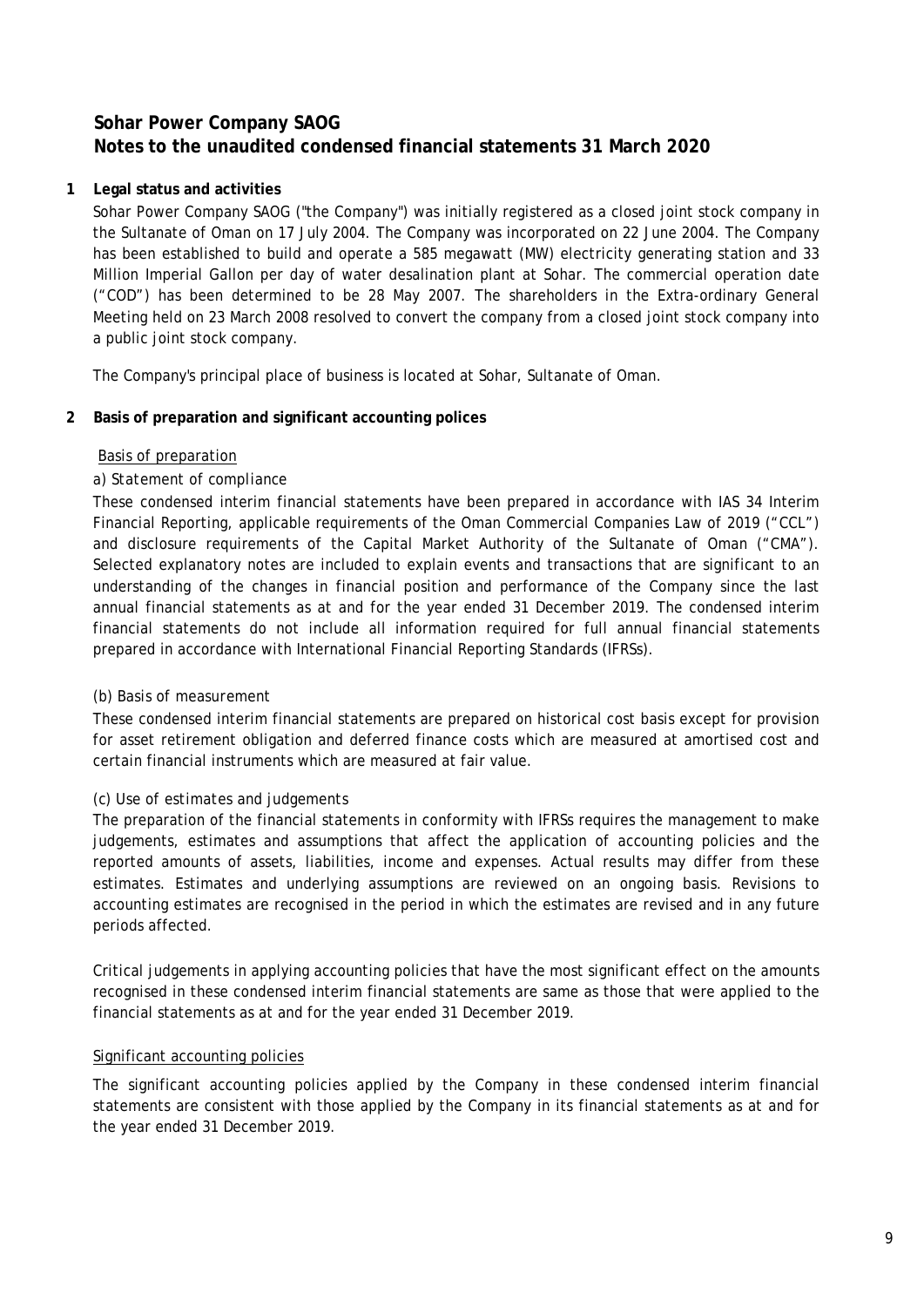### **3 Property, plant and equipment**

(a) The movement in property, plant and equipment is as set out below:

| <b>March 2020</b>           | <b>Buildings</b> | Plant and<br>machinery | Technical<br>parts | Other<br>assets | Decommissioning<br>assets | Capital work-<br>in-progress | Total<br>RO'000 | <b>Total</b><br><b>USD'000</b> |
|-----------------------------|------------------|------------------------|--------------------|-----------------|---------------------------|------------------------------|-----------------|--------------------------------|
| Cost                        |                  |                        |                    |                 |                           |                              |                 |                                |
| 1 January 2020              | 7,027            | 189,443                | 5,049              | 26              | 777                       | 280                          | 202,602         | 526,240                        |
| Additions during the period |                  |                        | 2                  | ۰               | $\overline{\phantom{0}}$  |                              | 2               | 5                              |
| At 31 March 2020            | 7,027            | 189,443                | 5,051              | 26              | 777                       | 280                          | 202,604         | 526,245                        |
| Accumulated depreciation    |                  |                        |                    |                 |                           |                              |                 |                                |
| 1 January 2020              | 3,820            | 102,182                | 2,618              | 25              | 327                       |                              | 108,972         | 283,044                        |
| Charge for the period       | 98               | 2,666                  | 72                 |                 | 6                         | $\overline{\phantom{a}}$     | 2,842           | 7,382                          |
| At 31 March 2020            | 3,918            | 104,848                | 2,690              | 25              | 333                       | $\overline{\phantom{a}}$     | 111,814         | 290,426                        |
| Net book amount             |                  |                        |                    |                 |                           |                              |                 |                                |
| At 31 March 2020            | 3,109            | 84,595                 | 2,361              |                 | 444                       | 280                          | 90,790          | 235,819                        |

(b) Land on which the power station, building and auxiliaries are constructed has been sub-leased from Sohar Industrial Port Company SAOC for a period of 15 years from the COD. The sub-lease is further extendable for another 15 years. Lease rent is paid at the rate of approximately RO 64,000 (USD 165,000) per annum.

(c) Property, plant and equipment are mortgaged against long-term loan facilities (Note 9) availed by the Company.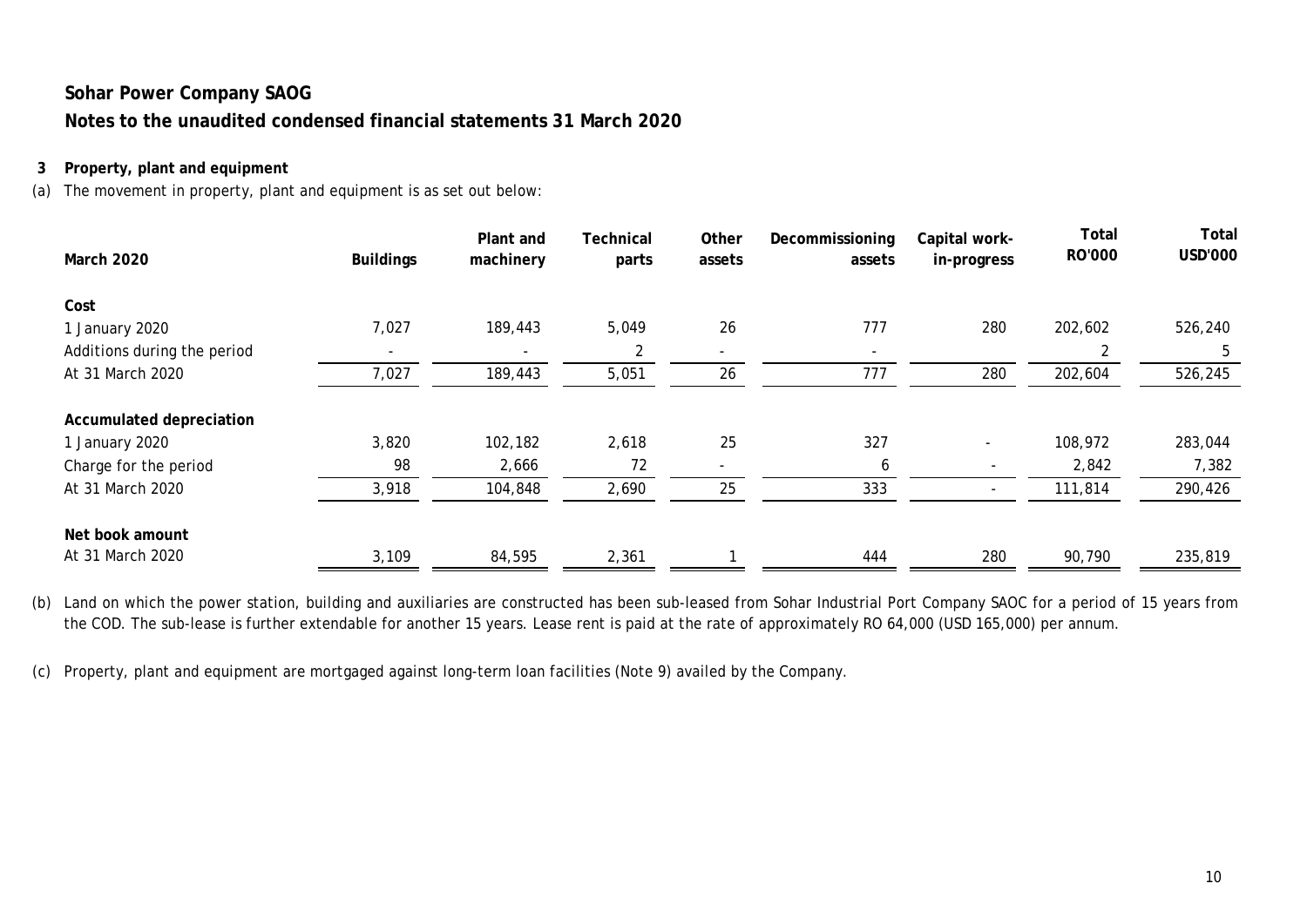|   |                                          | 31 March      | 31 December | 31 March       | 31 December    |
|---|------------------------------------------|---------------|-------------|----------------|----------------|
| 3 | Right-of-use assets and lease liability: | 2020          | 2019        | 2020           | 2019           |
|   | Right-of-use assets                      | RO'000        | RO'000      | USD'000        | USD'000        |
|   | At 1 January 2020                        | 376           | 526         | 976            | 1,366          |
|   | Depreciation Charges (note 15)           | (37)          | (150)       | (95)           | (390)          |
|   |                                          | 339           | 376         | 881            | 976            |
|   | Lease Liability                          |               |             |                |                |
|   | At 1 January 2020                        | 386           | 526         | 1,003          | 1,366          |
|   | Finance Charge                           | 33            | 26          | 85             | 68             |
|   | Payments During the year                 | (26)          | (166)       | (68)           | (431)          |
|   |                                          | 393           | 386         | 1,020          | 1,003          |
|   | <b>Current Portion</b>                   | (150)         | (150)       | (390)          | (390)          |
|   | Non-current portion                      | 243           | 236         | 630            | 613            |
|   |                                          |               |             |                |                |
| 4 | Trade and other receivables              | 31 March      | 31 December | 31 March       | 31 December    |
|   |                                          | 2020          | 2019        | 2020           | 2019           |
|   |                                          | <b>RO'000</b> | RO'000      | <b>USD'000</b> | <b>USD'000</b> |
|   | Trade receivables                        | 14,674        | 13,418      | 38,114         | 34,852         |
|   | Advances and prepayments                 | 141           | 237         | 366            | 616            |
|   | Other advances                           | 685           | 995         | 1,779          | 2,584          |
|   |                                          | 15,500        | 14,650      | 40,259         | 38,052         |
| b | Cash and cash equivalents                |               |             |                |                |
|   | For the purposes of the statement of     | 31 March      | 31 December | 31 March       | 31 December    |
|   | cash flows, cash and cash equivalents    | 2020          | 2019        | 2020           | 2019           |
|   | comprise the following:                  | RO'000        | RO'000      | <b>USD'000</b> | USD'000        |
|   | Current account balances with banks      | 1,942         | 4,998       | 5,044          | 12,982         |
|   |                                          | 1,942         | 4,998       | 5,044          | 12,982         |

The current account balances with banks are non-interest bearing.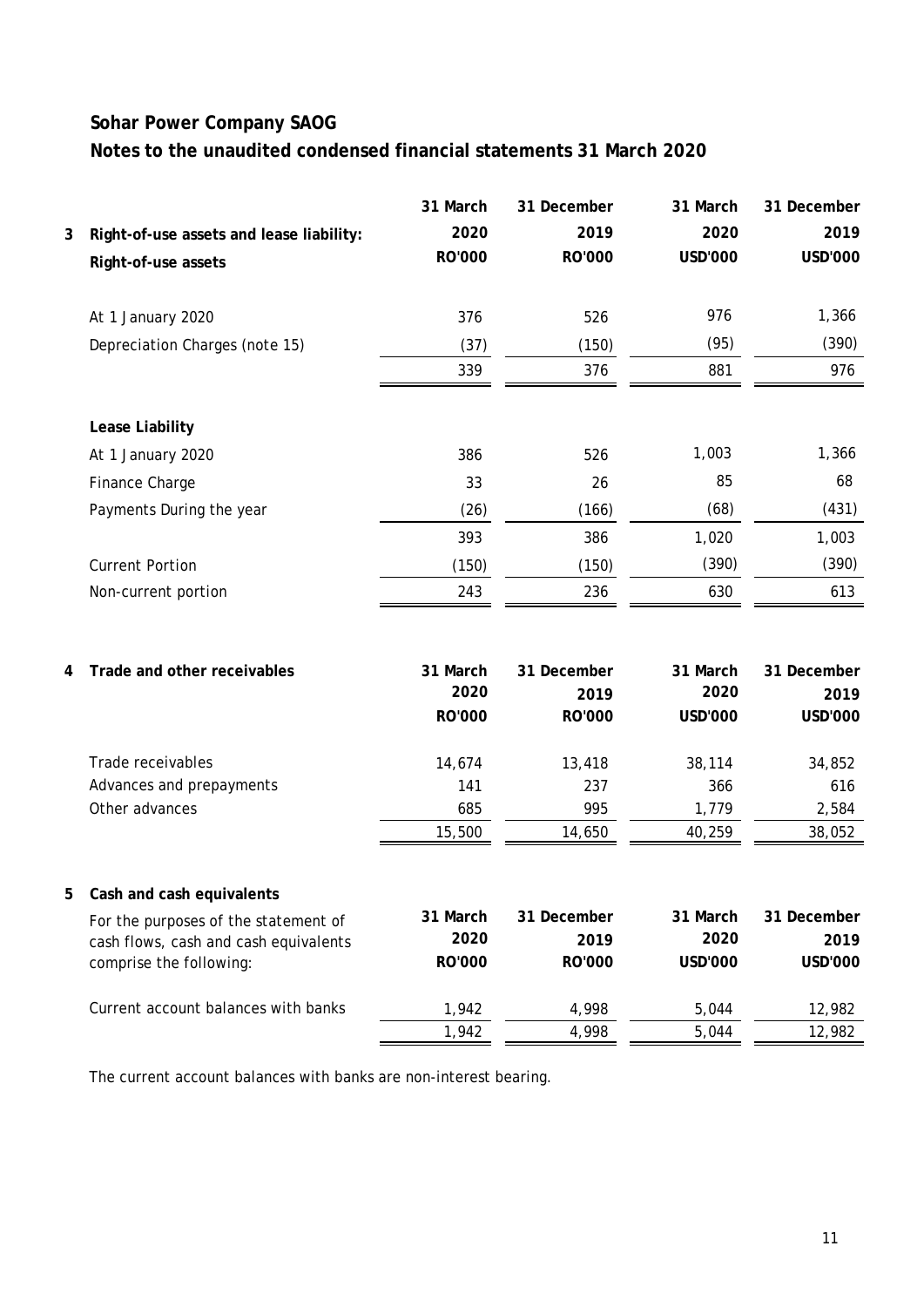### **6 Share capital**

The authorised, issued and fully paid-up share capital of the Company as registered with the Ministry of Commerce and Industry is as follows:

|                                        | 31 March      | 31 December   | 31 March | 31 December |
|----------------------------------------|---------------|---------------|----------|-------------|
|                                        | 2020          | 2019          | 2020     | 2019        |
|                                        | <b>RO'000</b> | <b>RO'000</b> | USD'000  | USD'000     |
| Authorised share capital of            |               |               |          |             |
| 600,000,000 shares of RO 0.100         | 60,000        | 60,000        | 156,000  | 156,000     |
|                                        |               |               |          |             |
| Issued and fully paid-up share capital |               |               |          |             |
| of 221,010,000 shares of RO 0.100      | 22,101        | 22,101        | 57,405   | 57,405      |

At the end of the period, shareholders who own 10% or more of the Company's share capital and the number of shares they hold are as follows:

| Name of the shareholders             | Percentage<br>share holding<br>31 March<br>2020 | Number of<br>shares held<br>31 December<br>2019 | Percentage<br>share holding<br>31 March<br>2020 | No of shares<br>held<br>31 December<br>2019 |
|--------------------------------------|-------------------------------------------------|-------------------------------------------------|-------------------------------------------------|---------------------------------------------|
| Kahrabel FZE                         | 35%                                             | 77,353,500                                      | 35%                                             | 77,353,500                                  |
| MENA Sohar 1SPV LTD                  | 20%                                             | 44,202,000                                      | 20%                                             | 44,202,000                                  |
| Civil Service Employees Pension Fund | 15%                                             | 33, 151, 500                                    | 15%                                             | 33, 151, 500                                |

### **7 Legal reserve**

In accordance with the provisions of the Commercial Companies Law 2019, of the Sultanate of Oman, an amount equivalent to 10% of the Company's net profit before appropriations is required to be transferred to a non-distributable reserve until such time as a minimum of one-third of the issued and fully paid-up share capital is set aside. During the current period RO 12,000 transferred to legal reserve. (2019 RO 116,000.)

### **8 Hedging deficit**

In accordance with IFRS the hedge is tested quarterly for its effectiveness on the basis of clean fair values from the swap banks, and consequently effective and ineffective portions, if any, are recognised in the statement of changes in shareholders' equity and statement of profit or loss, respectively.

| 9. | Long-term loans                          | 31 March<br>2020<br>RO'000 | 31 December<br>2019<br>RO'000 | 31 March<br>2020<br><b>USD'000</b> | 31 December<br>2019<br><b>USD'000</b> |
|----|------------------------------------------|----------------------------|-------------------------------|------------------------------------|---------------------------------------|
|    | Base facility                            | 52,912                     | 56,267                        | 137,434                            | 146,148                               |
|    | Repayment facility                       | 10.178                     | 10,823                        | 26,436                             | 28,112                                |
|    | Less: Current portion of long-term loans | (8,981)                    | (8,649)                       | (23, 327)                          | (22, 465)                             |
|    |                                          | 54,109                     | 58,441                        | 140,543                            | 151,795                               |
|    | Less: deferred financing costs           | (612)                      | (664)                         | (1, 590)                           | (1, 725)                              |
|    | Non-current portion of long-term loans   | 53,497                     | 57,777                        | 138,953                            | 150,070                               |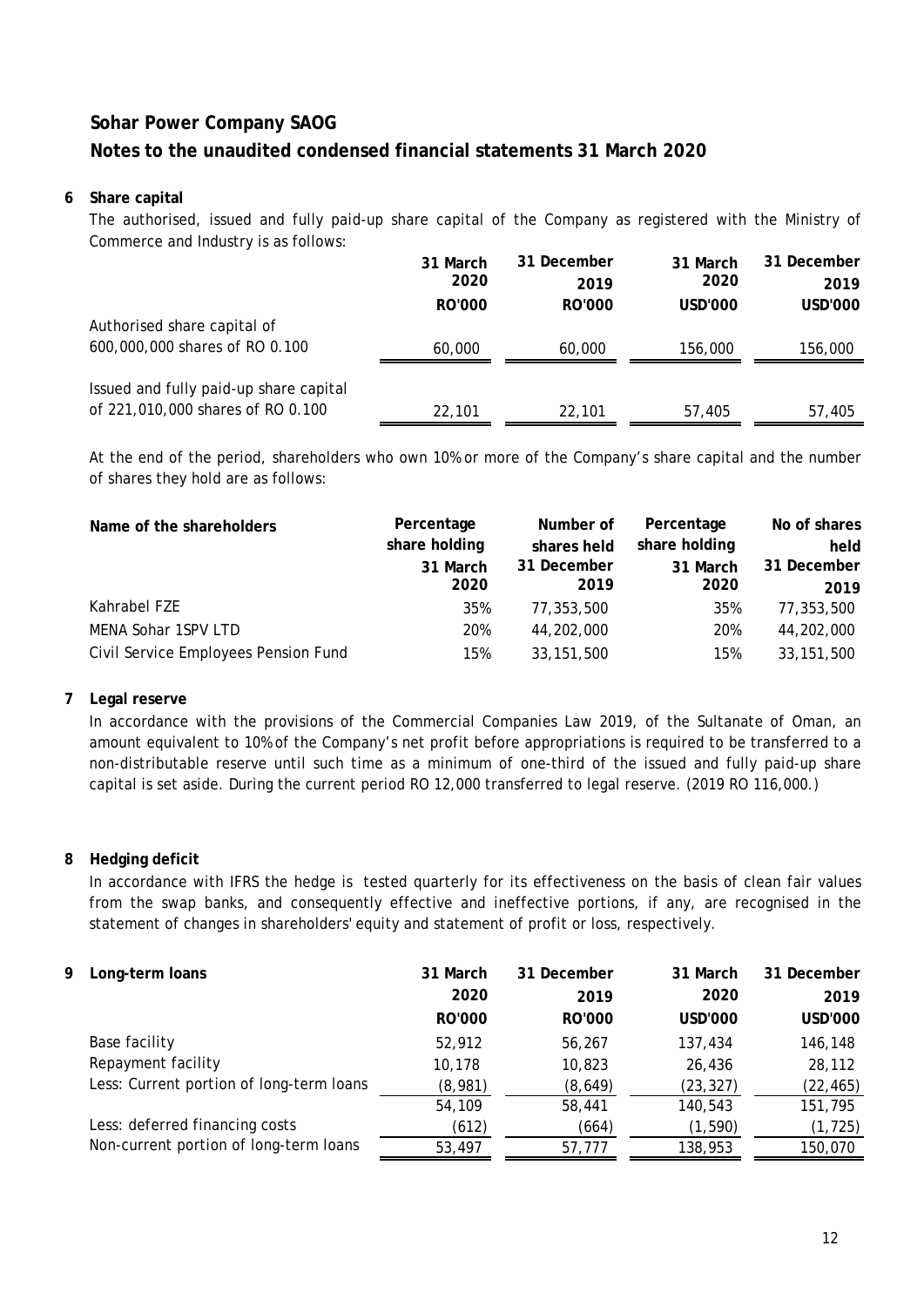### **Notes to the unaudited condensed financial statements 31 March 2020 Syndicated facilities**

The Company has syndicated long-term loan facilities ("syndicated facilities") in the aggregate maximum amount of approximately USD 455 million. HSBC Bank plc is the facility agent ("Facility Agent") for administration and monitoring of the overall loan facilities. HSBC Bank USA – National Association and Bank Muscat has respectively been appointed as the off-shore security trustee and on-shore security agent for the secured finance parties.

|  | 10 Provision for decommissioning costs | 31 March      | 31 December   | 31 March | 31 December    |
|--|----------------------------------------|---------------|---------------|----------|----------------|
|  |                                        | 2020          | 2019          | 2020     | 2019           |
|  |                                        | <b>RO'000</b> | <b>RO'000</b> | USD'000  | <b>USD'000</b> |
|  | At the beginning of the year           | 1.676         | 1.577         | 4,353    | 4,096          |
|  | Unwinding of discount on               |               |               |          |                |
|  | decommissioning costs (Note 18)        | 25            | 99            | 65       | 257            |
|  | At the end of the year                 | 1,701         | 1.676         | 4.418    | 4,353          |

#### **11 Income tax**

The Company is subject to income tax in accordance with the income tax law of the Sultanate of Oman at the tax rate of 15% on taxable profits.

#### **12 Trade and other payables**

| Trade payables              | 11.668 | .495   | 30,307 | 29,854 |
|-----------------------------|--------|--------|--------|--------|
| Accruals and other payables | 2.002  | 2.300  | 5.201  | 5.971  |
|                             | 13,670 | 13,795 | 35,508 | 35,825 |

#### **13 Related party transactions and balances**

The Company, in the ordinary course of business, deals with parties, which fall within the definition of 'related parties' as contained in IAS 24. The management believes that such transactions are not materially different from those that could be obtained from unrelated parties.

| Significant transactions during<br>the period with related parties      | 31 March<br>2020 | 31 March<br>2019 | 31 March<br>2020 | 31 March<br>2019 |
|-------------------------------------------------------------------------|------------------|------------------|------------------|------------------|
| are as follows:                                                         | <b>RO'000</b>    | RO'000           | USD'000          | USD'000          |
| Services provided by Sohar Operations and<br>Maintenance Co. LLC (SOMC) | 1,027            | 1,492            | 2,668            | 3,874            |
| Services provided by Power Management                                   |                  |                  |                  |                  |
| Co. LLC                                                                 |                  |                  |                  |                  |
| - Management fees                                                       | 38               | 38               | 99               | 99               |
| - Other administrative expenses                                         | 75               | 59               | 195              | 153              |
| Services provided by Suez-Tractebel S.A.                                | 13               | 13               | 34               | 34               |
| Key management remuneration                                             | 43               | 36               | 112              | 94               |
| fees                                                                    | 5                | 17               | 13               | 44               |
| Electrabel S.A. - guarantee fee                                         | 11               | 14               | 29               | 36               |
| MENA Sohar 1SPV LTD - LC fee                                            | 7                | 8                | 18               | 21               |
| SOGEX Oman LLC - LC fee                                                 | 2                | 2                | 5                | 5                |
| MOD Pension Fund - LC fee                                               | 2                | 2                | 5                | 5                |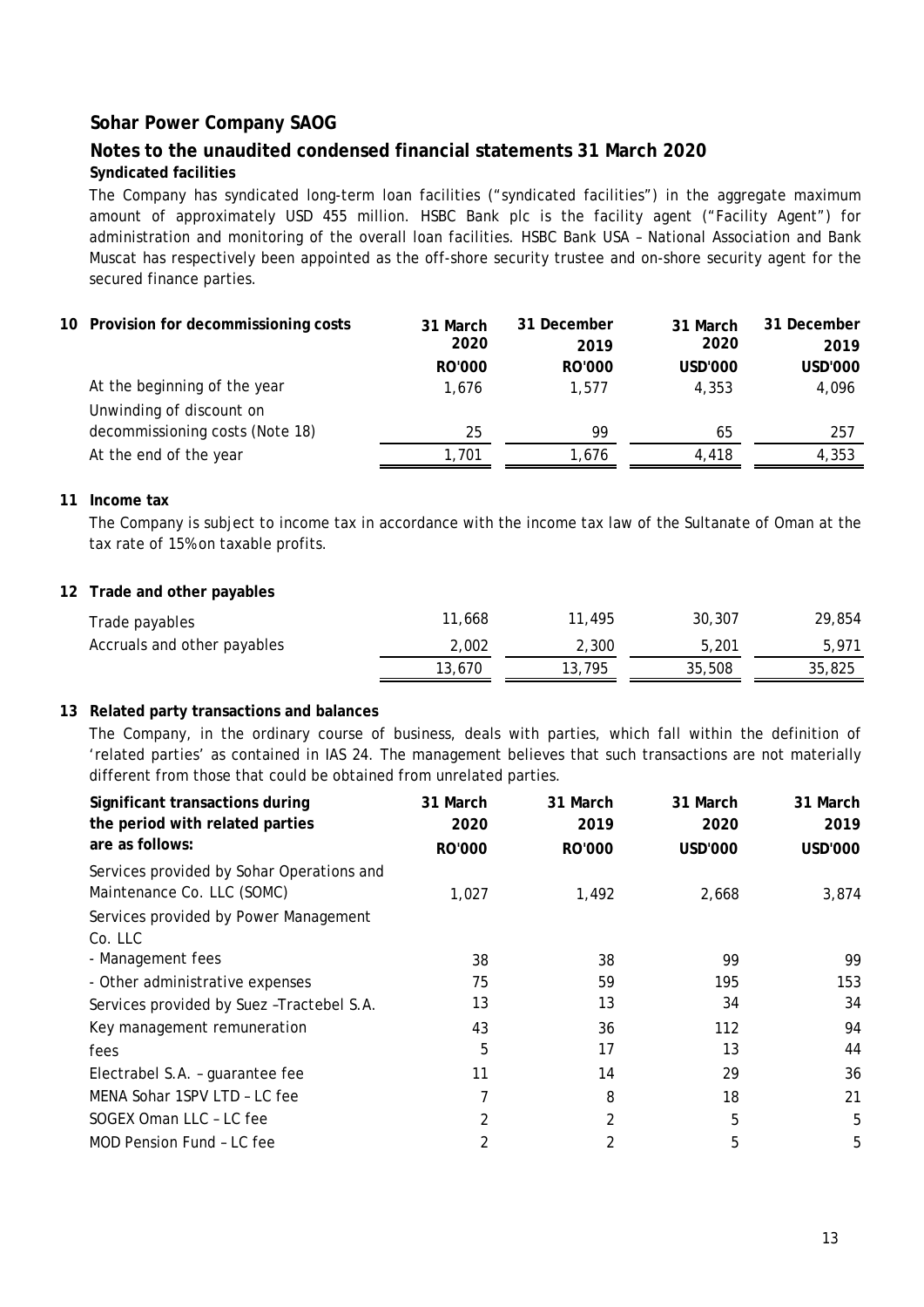### **Notes to the unaudited condensed financial statements 31 March 2020**

A summary of the related party balances as at 31 March 2020 is as follows:

| Amounts due to a related party   | 31 March<br>2020 | 31 December<br>2019 | 31 March<br>2020 | 31 December<br>2019 |
|----------------------------------|------------------|---------------------|------------------|---------------------|
|                                  | RO'000           | RO'000              | USD'000          | USD'000             |
| Sohar Operations and Maintenance |                  |                     |                  |                     |
| Co. LLC                          | 176              | 235                 | 457              | 610                 |
|                                  | 176              | 235                 | 457              | 610                 |

The balances due to related parties are unsecured, bear no interest, have no fixed repayment terms and have been disclosed separately in the statement of financial position.

### **14 Revenue**

|                                   | 31 March | 31 March      | 31 March | 31 March |
|-----------------------------------|----------|---------------|----------|----------|
|                                   | 2020     | 2019          | 2020     | 2019     |
|                                   | RO'000   | <b>RO'000</b> | USD'000  | USD'000  |
| Power and water revenue           | 6,860    | 15,009        | 17,818   | 38,984   |
| Transferred from deferred revenue | 383      | 318           | 995      | 826      |
|                                   | 7,243    | 15,327        | 18,813   | 39,810   |

#### **15 Cost of revenue**

|    |                                       | 31 March         | 31 March         | 31 March         | 31 March         |
|----|---------------------------------------|------------------|------------------|------------------|------------------|
|    |                                       | 2020             | 2019             | 2020             | 2019             |
|    |                                       | RO'000           | RO'000           | <b>USD'000</b>   | USD'000          |
|    | Fuel gas                              | 1,177            | 9,127            | 3,057            | 23,706           |
|    | Operations and maintenance costs      | 1,027            | 1,492            | 2,668            | 3,874            |
|    | Depreciation                          | 2,844            | 2,906            | 7,387            | 7,547            |
|    | Depreciation relating to right-of-use |                  |                  |                  |                  |
|    | assets (Note 3)                       | 37               | 37               | 95               | 95               |
|    | Seawater extraction                   | 196              | 124              | 509              | 322              |
|    | Other operating expenses              | 271              | 372              | 705              | 968              |
|    |                                       | 5,552            | 14,058           | 14,421           | 36,512           |
| 16 | Other income                          |                  |                  |                  |                  |
|    |                                       | 31 March<br>2020 | 31 March<br>2019 | 31 March<br>2020 | 31 March<br>2019 |
|    |                                       | <b>RO'000</b>    | <b>RO'000</b>    | <b>USD'000</b>   | <b>USD'000</b>   |
|    | Reimursement of extra tax payable     | 56               | 56               | 145              | 145              |
|    |                                       | 56               | 56               | 145              | 145              |
|    |                                       |                  |                  |                  |                  |
| 17 | General and administrative expenses   | 31 March<br>2020 | 31 March<br>2019 | 31 March<br>2020 | 31 March<br>2019 |
|    |                                       |                  |                  |                  |                  |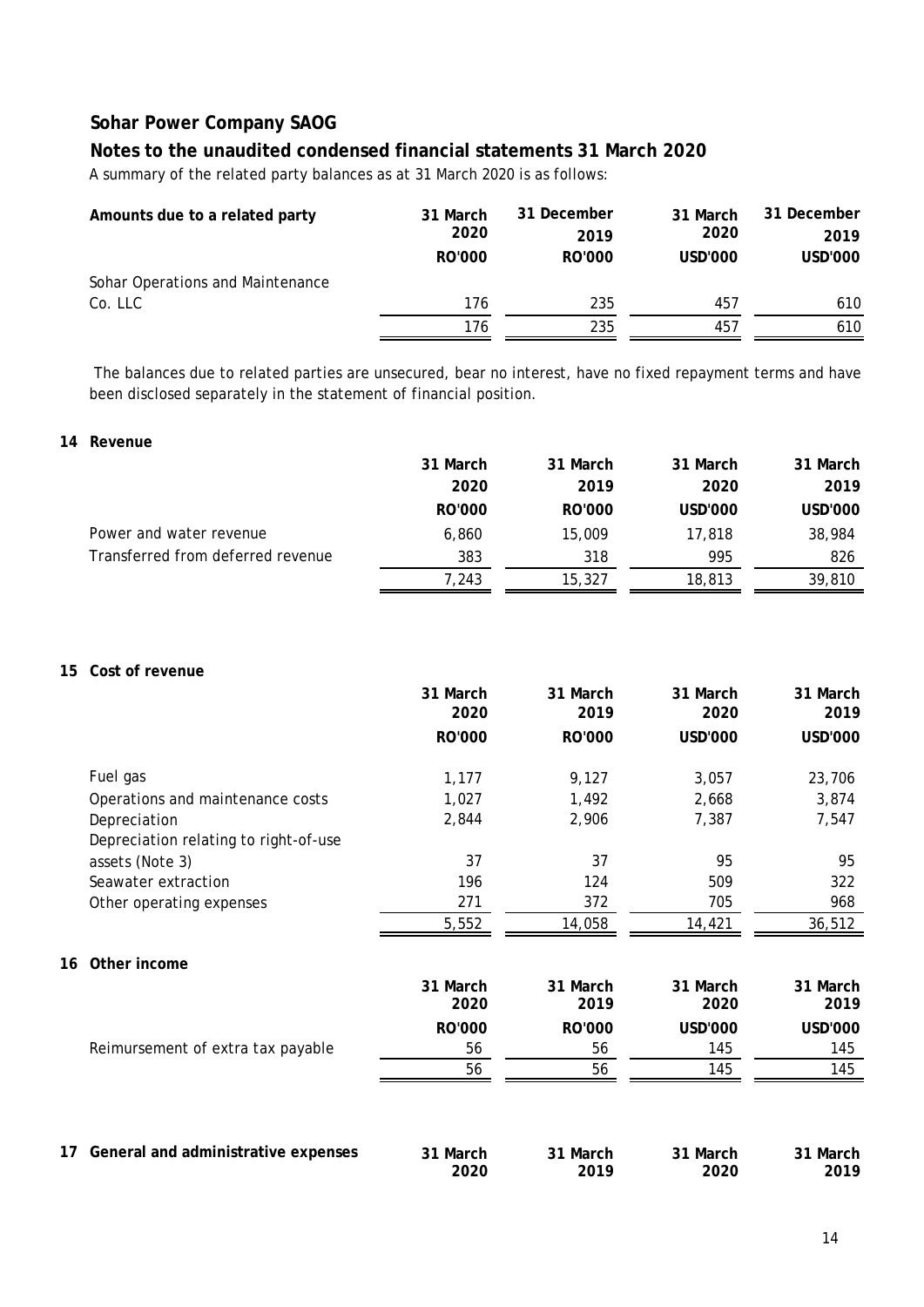# **Notes to the unaudited condensed financial statements 31 March 2020**

|                                          | <b>RO'000</b> | <b>RO'000</b>  | <b>USD'000</b> | USD'000 |
|------------------------------------------|---------------|----------------|----------------|---------|
| Management fees                          | 38            | 38             | 99             | 99      |
| Directors' meeting attendance fees       |               |                |                |         |
| and remuneration                         | 6             | 17             | 16             | 44      |
| Legal and professional fees              | 18            | 14             | 47             | 36      |
| Staff costs                              | 7             | 7              | 18             | 18      |
| Other administrative expenses            | 120           | 232            | 310            | 606     |
|                                          | 189           | 308            | 490            | 803     |
| Finance costs<br>18                      |               |                |                |         |
| Interest on net settlement of swaps      | 491           | 461            | 1,275          | 1,196   |
| Interest on base facility                | 457           | 608            | 1,187          | 1,578   |
| Interest on repayment facility           | 88            | 117            | 229            | 304     |
| Ineffective portion of changes in fair   |               |                |                |         |
| value of cash flow hedges                | 188           |                | 488            |         |
| Amortisation of deferred financing costs | 52            | 59             | 135            | 153     |
| Other financial charges                  | 135           | $\overline{2}$ | 351            | 5       |
| Unwinding of discount on                 |               |                |                |         |
| decommissioning costs (note 10)          | 25            | 25             | 65             | 65      |
|                                          | 1,436         | 1,272          | 3,730          | 3,301   |